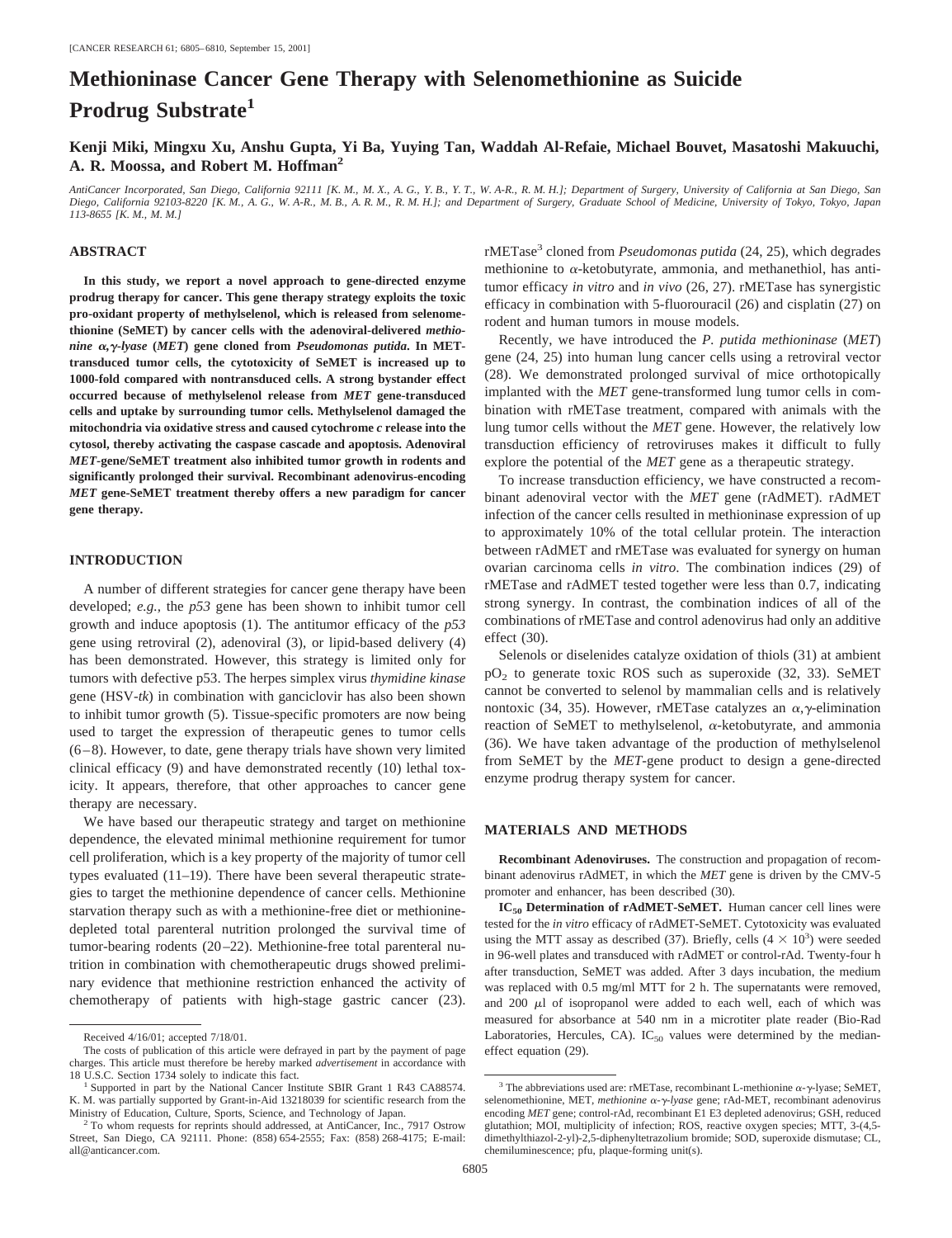**Flow Cytometry.** A549 human lung cancer cells were transduced (MOI, 50) with rAdMET and were incubated with SeMET  $(20 \mu)$  24 h later. At each time point in Fig. 2*A*, cells were harvested and fixed with 70% ethanol and stained with propidium iodide in staining buffer [PBS (pH 7.4) containing 0.1% Triton X-100, 0.1 mm EDTA, 0.05 mg/ml RNase A, and 50  $\mu$ g/ml propidium iodide]. The DNA content of the stained cells was evaluated with FACSscan (Becton Dickinson, San Jose, CA).

**Nucleosomal DNA Fragmentation.** A549 cells were transduced with rAdMET (MOI, 50). Twenty-four h later, SeMET  $(20 \mu)$  was added. At each time point in Fig. 2*B*, cells were harvested and genomic DNA was isolated and electrophoresed on 2% agarose gels and stained with ethidium bromide.

**Lucigenin-dependent CL.** A549 cells  $(1 \times 10^6 \text{ cells})$  were transduced with rAdMET (MOI, 50). Twenty-four h later, cells  $(1 \times 10^6)$  were incubated in 1 ml of RPMI with various concentrations of SeMET with or without 10 units of SOD for 30 min. Lucigenin (50  $\mu$ g) was added to the cell suspension just before the measurement. Integrated CL was measured for 10 s three times with a TD21 Luminometer (Turner Designs, Sunnyvale, CA). Results are shown as the fold increase in CL relative to untreated control.

**GSH Measurement.** A549 cells  $(2 \times 10^6)$  were transduced with rAdMET or control-rAd (MOI, 20). Twenty four h later, SeMET (20  $\mu$ M) was added to the cells. At the indicated time points in Fig. 3*B*, cells were harvested, homogenized in phosphate-EDTA buffer, and centrifuged at  $10,000 \times g$ . After determination of protein levels of supernatants using the Lowry Reagent Kit (Sigma Chemical Co., St. Louis, MO), GSH contents in supernatants were measured fluorometrically using *o*-phthaldialdehyde (350 nm excitation and 420 nm emission) as described (38). Results are shown as  $\mu$ g GSH/mg protein.

**Mitochondrial Membrane Potential.** A549 cells were transduced with rAdMET (MOI, 20). Twenty-four h later, SeMET (20  $\mu$ M) was added. After a 24-h incubation, mitochondrial membrane potential changes were monitored with the fluorescent dye, Mitosensor (Clontech, Palo Alto, CA), according to the manufacturer's instructions.

**Cytochrome** *c* **Detection in Cytosolic Fraction.** Cells  $(2 \times 10^7)$  were harvested in 500  $\mu$ l of isotonic buffer (210 mm mannitol, 70 mm sucrose, 1 mm EDTA, 10 mm HEPES, and 1 mm DTT with 1  $\mu$ g/ml each of chymostatin, leupeptin, antipain, and pepstain) and homogenized with a Dounce homogenizer. Samples were centrifuged at  $900 \times g$  to remove nuclei, which was followed by centrifugation at  $10,000 \times g$  for 30 min at 4<sup>o</sup>C to remove the heavy membrane fraction. The supernatants containing the cytosolic fraction were used for Western blotting of cytochrome *c*. Cytosolic protein extracts (40  $\mu$ g) were subjected to 10–20% SDS-PAGE, transferred to polyvinylidene difluoride membranes, and incubated with the antibody against cytochrome *c* (Clontech), followed by enhanced CL detection (Amersham, Piscataway, NJ).

**Caspase Measurements.** Intracellular caspase-3, caspase-8, and caspase-9 were assayed by the ApoAlert Fluorescent assay kit (Clontech). A549 cells were treated with rAdMET (MOI, 20)/SeMET (20  $\mu$ M). Cell lysates were incubated with the following substrates: DEVD-AFC (caspase-3), IETD-AFC (caspase-8), and LEDH-AMC (caspase-9) for 1 h. The specific activities were determined fluorometrically at 400-nm excitation and 505-nm emission for caspase-3 and caspase-8 and at 380-nm excitation and 460-nm emission for caspase-9. Results are shown as the fold increase in activity relative to untreated controls.

**Electron Microscopy.** A549 cells treated with rAdMET (MOI, 50) and SeMET (20  $\mu$ M) were fixed with 3% glutalaldehyde in PBS (pH 7.4) followed by postfixation with aqueous 1% osmium tetroxide and 2% uranyl acetate. After dehydration, cells were embedded in resin. Ultrathin sections after counterstaining were visualized with an electron microscope (D7082 EM109/ EM109R; Zeiss, Jena, Germany).

**Mouse Experiments.** N1S1 rat hepatoma tumor cells  $(1 \times 10^6 \text{ cells})$  were implanted into the peritoneal cavities of female nude mice. Two days after implantation, rAdMET (5  $\times$  10<sup>8</sup> pfu), control-rAd (5  $\times$  10<sup>8</sup> pfu), or mock controls were injected every other day for a total of five doses. Mice were also treated i.p. with either SeMET  $(1 \mu \text{mol/mouse})$  or normal saline as a control, every day from day-3 to day-13. Ascites tumor growth was evaluated by body weight gain. All of the animal studies were conducted in accordance with the principles and procedures outlined in the NIH Guide for the Care and Use of Laboratory Animals under assurance number A3873-1.

### **RESULTS AND DISCUSSION**

**Cellular Toxicity of the Ad-MET and SeMET Combination.** The addition of subtoxic levels of SeMET (20  $\mu$ M) resulted in approximately a 100-fold enhancement of the toxicity of rAdMET to human tumor cells *in vitro* (Fig. 1*A*) attributable to the release of toxic



Fig. 1. *A*, efficacy of the combinations of rAdMET and SeMET. OVCAR-8 cells  $(4 \times 10^3)$  were transduced with rAdMET or control-rAd at various titers with and without SeMET (20  $\mu$ M). Cytotoxicity was measured by MTT reduction after 3 days of incubation. Approximately 100-fold enhancement of cytotoxicity of Ad-MET was seen. *B*, induction of SeMET cytotoxicity by rAdMET. OVCAR cells transduced with either rAdMET or control-rAd  $(10^5 \text{ pfu/well})$  and were treated with various concentrations of SeMET for 3 days. Cytotoxicity was measured by the MTT reaction. See "Materials and Methods" for details. *C*, bystander effect of rAdMET-SeMET. A549 cells, transduced with rAdMET or control-rAd (MOI, 50), were cocultured with nontransduced cells at different ratios with or without SeMET (20  $\mu$ M). Approximately 80% of the cells in the culture, containing only 3% Ad-MET transduced cells, were killed as determined by the MTT assay.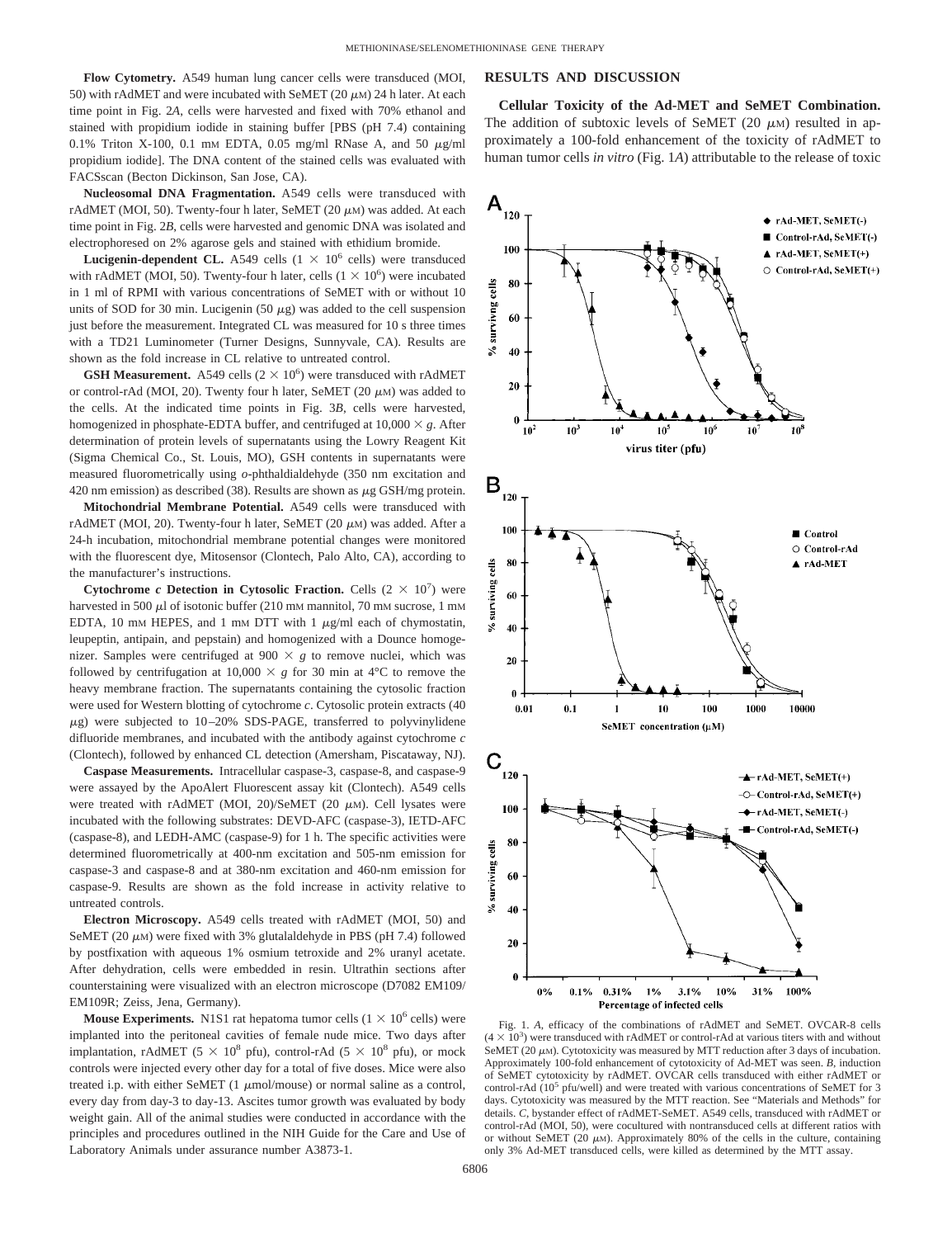

Fig. 2. Induction of apoptosis by rAdMET-SeMET. A, FACSscan. rAdMET-transduced A549 cells were incubated with SeMET (20  $\mu$ M). Cells were harvested and fixed with 70% ethanol and stained with propidium iodide (50  $\mu$ g/ml). The DNA content of the stained cells was evaluated with FACSscan. The sub-G<sub>o</sub> population indicates apoptotic cells. *B*, nucleosomal DNA fragmentation. A549 cells were treated with rAdMET-SeMET as in *A*. Nucleosomal DNA was extracted and electrophoresed on 2% agarose gels and stained with ethidium bromide.

methylselenol by the rAdMET gene product, rMETase, as seen in reaction 1.

The  $IC_{50}$  values of SeMET for nontransduced or control-rAdtransduced human tumor cells (MOI, 50) were between 100 and 1000  $\mu$ M. In contrast, the IC<sub>50</sub> values of SeMET on rAdMET-transduced (MOI, 50) cells were greatly reduced to 0.3 to 5  $\mu$ M. Thus, rAdMET increased the toxicity of SeMET up to 1000-fold in tumor cells (Fig. 1*B*; Table 1). The combination was highly toxic on all of the human tumor cell lines tested, including A549 lung cancer cells, OVCAR-8 ovarian cancer cells, Mia-PaCa and BxPC3 pancreatic cancer cells, Hep-2 head and neck cancer cells, and EKVX lung cancer cells.

**Bystander Effect of rAdMET-SeMET.** To evaluate the bystander effect of the *MET*-gene/SeMET combination, we cocultured nontransduced A549 cells with rAdMET-transduced A549 cells (MOI, 50) at various ratios. The administration of SeMET (20  $\mu$ M) to cultures containing just 3% rAdMET-transduced cells resulted in the killing of more than 80% of the total cells in the culture (Fig. 1*C*). This strong bystander effect was thought to be caused by the diffusion of methylselenol from the *MET*-gene-transduced cells to the nontransduced cells.

**Apoptosis Induction by rAdMET-SeMET.** Twelve h after exposure to SeMET, sub- $G_0$  populations of A549 cells appeared, indicating apoptosis (Fig. 2*A*). Nucleosomal DNA fragmentation also occurred in the rAdMET-SeMET-treated A549 cells (Fig. 2*B*). To investigate the mechanism of rAdMET-SeMET induction of apoptosis, we first determined the extent of ROS generation as measured by lucigenin-dependent CL (39). The level of CL in rAdMET-treated A549 cells was dependent on the SeMET concentration (Fig. 3*A*). At 160  $\mu$ M SeMET, CL was 100-fold higher than control and was completely inhibited by addition of SOD. In contrast, nontransduced cells did not produce ROS, even at the highest concentration of SeMET tested (Fig. 3*A*). It is thought that extracellular superoxide

Table 1 *Comparison of SeMET IC50 in human tumor cell lines transduced with rAdMET*

The indicated cell lines were treated *in vitro* with rAdMET or control-rAd or were untreated (wild-type). The cells were then treated with SeMET and cytotoxicity determined with the MTT assay. See "Materials and Methods" for details.

|             | SeMET IC <sub>50</sub> $(\mu M)$ |             |           |
|-------------|----------------------------------|-------------|-----------|
| Cell lines  | rAdMET                           | Control-rAd | Wild Type |
| OVCAR-8     | 0.59                             | 170.3       | 223.6     |
| A549        | 0.5                              | 327.1       | 485.9     |
| $Hep-2$     | 1.66                             | 387         | 411       |
| MIA PaCa-2  | 3.86                             | 338         | 422       |
| $BxPC-3$    | 3.38                             | 222.6       | 311.8     |
| <b>EKVX</b> | 1.66                             | 689.4       | 1360      |



Fig. 3. *A*, induction of superoxide production by rAdMET-SeMET. Superoxide production in rAdMET-SeMET-treated cells was measured by lucigenin-dependent CL using a TD21 Luminometer (Turner Designs, Sunnyvale, CA). rAdMET-transduced A549 cells  $(1 \times 10^6)$  were incubated in 1 ml of RPMI medium in various concentrations of SeMET with or without 10 units of SOD for 30 min. Lucigenin (50  $\mu$ g) was added to the cell suspension just before the measurement. Integrated CL was measured for 10 s. Data shown are expressed as fold increase of untreated control. The level of CL (and hence superoxide production) in rAdMET-treated cells was dependent on the SeMET concentration and was inhibited by SOD. *B*, depletion of glutathione by rAdMET-SeMET. Cells  $(2 \times 10^6)$  transduced with rAdMET or control-rAd (MOI, 20) were treated with SeMET  $(20 \mu)$  24 h later. Cell lysates, obtained at the time periods indicated, were incubated with 0.05% *o*-phthaldialdehyde for 15 min. GSH was measured fluorimetrically using 350 nm excitation and 420 nm emission. There was a marked reduction in GSH levels in treated cells after 24 h, suggesting its involvement in redox reactions with methylselenol. GSH content is shown as  $\mu$ g/mg protein (mean  $\pm$  SD).

released from the treated cells was detected by lucigenin. Detection of CL started immediately after adding lucigenin, suggesting that reaction between lucigenin and superoxide occurred in the cell-culture medium. Therefore, SOD probably depleted extracellular superoxide.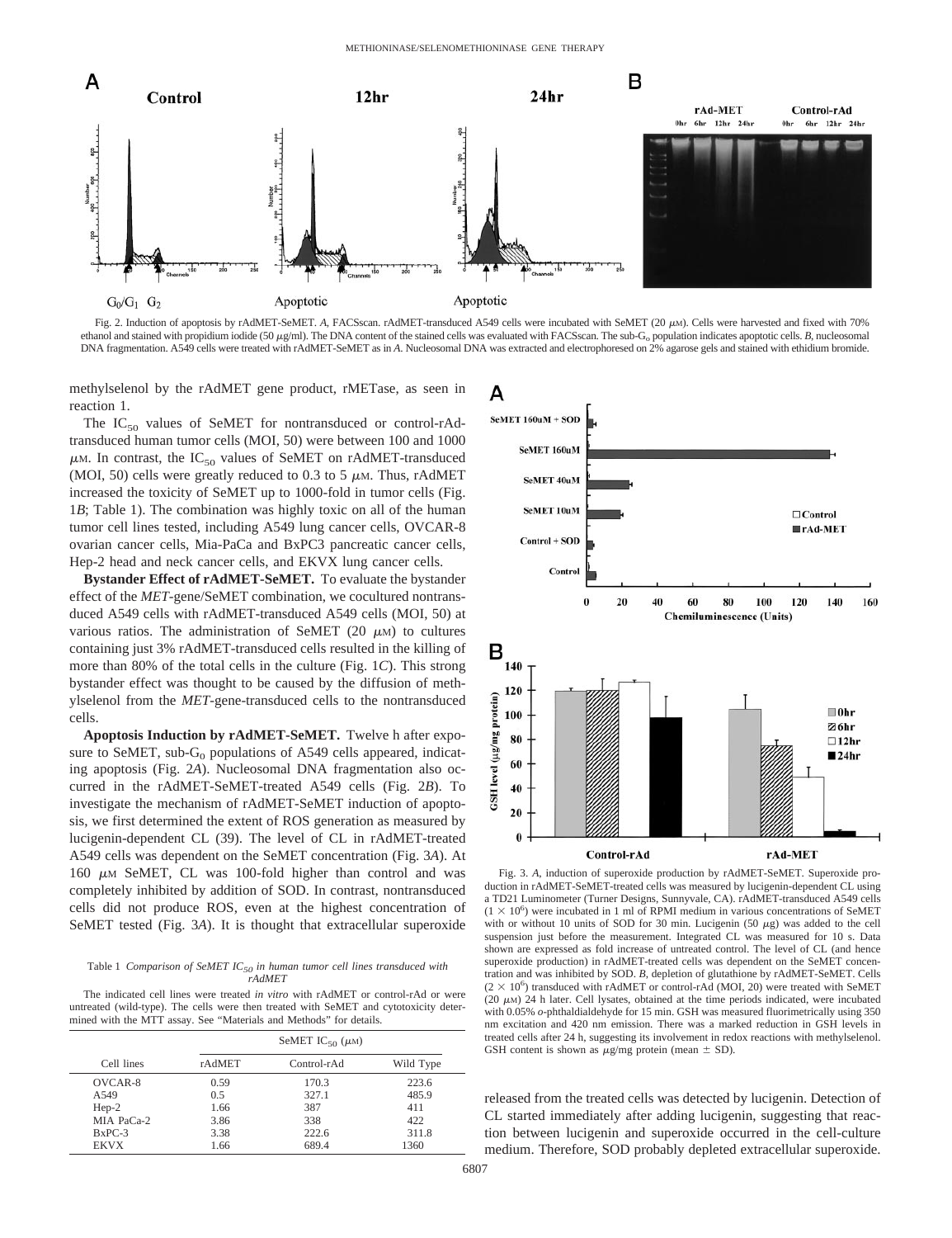

Fig. 4. *A*, mitochondrial membrane potential alteration in rAdMET-SeMET-treated cells. A549 cells were transduced with rAdMET (MOI, 20). Twenty-four h later, SeMET (20  $\mu$ M) was added. After 24 h, mitochondrial membrane potential changes were monitored with the fluorescent dye Mitosensor (Clontech). Mitosensor is normally taken up in the mitochondria, where it forms aggregates that exhibit intense red fluorescence. In rAdMET-SeMET-treated cells, Mitosensor cannot accumulate in the mitochondria because of altered mitochondrial membrane permeability. As a result, the dye remains in monomeric form in the cytoplasm, where it fluoresces green. *B*, cytochrome *c* release in cytosol in rAdMET-SeMET-treated cells. Cytosols from cells treated with rAdMET-SeMET were measured by Western blotting using an anti-cytochrome *c* antibody (Clontech). Cells were homogenized in isotonic buffer with a Dounce homogenizer. The cytosolic fraction of the cell lysates was obtained by centrifugation at  $10,000 \times g$  for 30 min at 4°C. The time-dependent release of cytochrome *c* was observed 6 h after addition of SeMET (20  $\mu$ M) to rAdMET-transduced cells. Only a trace amount of cytochrome *c* was detected in control-rAd-transduced cells. *C*, activation of intracellular caspases in rAdMET-SeMET-treated cells. Caspase activity was assayed with the ApoAlert Fluorescent assay kit (Clontech). Cell lysates were incubated with DEVD-AFC, substrate for caspase-3, IETD-AFC, substrate for caspase-8, and LEDH-AMC, substrate for caspase-9, for 1 h. The specific activities were determined fluorometrically at 400-nm excitation and 505-nm emission for caspase-3 and caspase-8 and at 380-nm excitation and 460-nm emission for caspase-9. Results are shown as fold increase in activity relative to untreated control. *D*, mitochondrial swelling in rAdMET-SeMET-treated cells. rAdMET (MOI, 50)/SeMET (20  $\mu$ M)-treated A549 cells were fixed with 3% glutalaldehyde in PBS (pH 7.4) followed by postfixation with aqueous 1% osmium tetroxide and 2% uranyl acetate. After dehydration, cells were embedded in resin. Ultrathin sections, after counterstaining, were viewed and photographed with an electron microscope (D7082 EM109/EM109R; Zeiss, Jena, Germany). Mitochondrial swelling was prominent after 12 h of treatment. After 24 h, most of the mitochondria were extremely swollen (*arrows*). All of the micrographs are shown at the same magnification.

ROS, especially the superoxide anion, may be formed during the oxidation of methylselenol by ambient dioxygen (33), followed by the oxidation of glutathione by the oxidized diselenide, which is retransformed to methylselenol (33). Indeed, the rAdMET-SeMET-treated cells had marked depletion of GSH in contrast to control-rAd/SeMETtreated cells (Fig. 3*B*).

**rAdMET-SeMET-induced Mitochondrial Permeability and Release of Cytochrome** *c***.** The mitochondrial permeability transition is activated by oxidants, which causes mitochondrial swelling and loss of membrane potential (40, 41), resulting in mitochondrial cytochrome *c* release to the cytosol. The released cytochrome *c* binds to Apaf-1 and activates caspase-9 (42), which in turn activates downstream caspases and induces apoptosis (40–43). rAdMET-SeMET induces this apoptotic pathway in A549 human lung adenocarcinoma cells. Mitochondrial membrane potential is lowered by rAdMET-SeMET treatment but not by rAdMET or SeMET alone, as determined with the Mitosensor fluorescent dye (Clontech; Fig. 4*A*). A significant release of cytochrome *c* to the cytosolic fraction was observed beginning at 6 h after SeMET treatment, and it increased in a timedependent manner (Fig. 4*B*). rAdMET-SeMET activated caspase-9 and caspase-3 in the treated cells up to 15-fold and 45-fold of untreated control, respectively. Caspase-8 was activated only 5-fold (see Fig. 4*C* for representative results). Control-rAd/SeMET did not activate these caspases. Mitochondrial swelling was visualized by electron microscopy in rAdMET-SeMET-treated cells after 12 h (Fig. 4*D*).

These results suggested that induction of apoptosis by *MET*-gene/ SeMET is caused by ROS generation from methylselenol, resulting in mitochondrial damage to release cytochrome *c* and activate the apoptotic cascade.

*In Vivo* **Efficacy of rAdMET-SeMET.** Treatment of rat hepatoma N1S1 ascites in nude mice with rAdMET-SeMET inhibited ascites tumor growth as measured by body weight gain relative to similar nontumor-bearing animals (Fig. 5, *A* and *B*). rAdMET-SeMET significantly prolonged their survival with three of five rAdMET-SeMET animals alive at day-72. In contrast, all of the rAdMET- or SeMETonly treated mice were dead by day-24 (Fig. 5*C*).

The rAdMET-SeMET combination is a novel approach to cancer gene therapy exploiting the production of the apoptosis-inducing methylselenol from SeMET in rAdMET-transduced cancer cells. This approach is thus a new paradigm for cancer gene therapy. Selective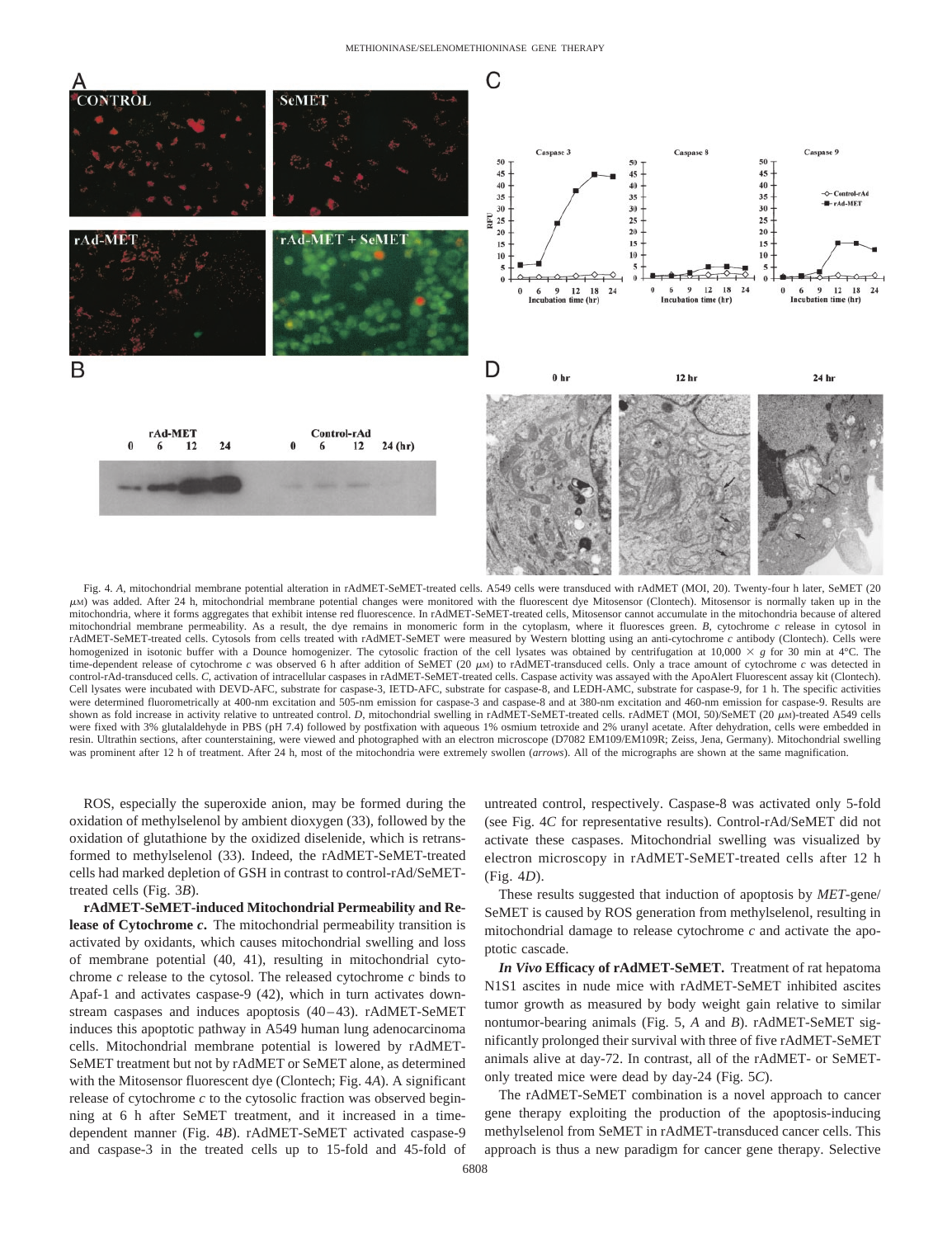





expression and delivery systems can now be developed with the goal of clinical application.

## **REFERENCES**

- 1. Harris, C. C. Structure and function of the p53 tumor suppressor gene: clues for rational cancer therapeutic strategies. J. Natl. Cancer Inst. (Bethesda), *88:* 1442–1455, 1996.
- 2. Roth, J. A., Nguyen, D., Lawrence, D. D., Kemp, B. L., Carrasco, C. H., Ferson, D. Z., Hong, W. K., Komaki, R., Lee, J. J., Nesbitt, J. C., Pisters, K. M., Putman, J. B., Schea, R., Shim, D. M., Walsh, G. L., Dolormente, M. M., Han, C. I., Martin, F. D., Yen, N., Xu, K., Stephens, L. C., McDonnell, T. J., Mukhopadhyay, T., and Cai, D. Retrovirus mediated wild-type *p53* gene transfer to tumors of patients with lung cancer. Nat. Med., *2:* 985–991, 1996.
- 3. Wills, K. N., Maneval, D. C., Menzel, P., Harris, M. P., Sutjipto, S., Vaillancourt, M. T., Huang, W. M., Johnson, D. E., Anderson, S. C., Wen, S. F., *et al*. Development and characterization of recombinant adenoviruses encoding human p53 for gene therapy of cancer. Hum. Gene Ther., *5:* 1079–1088, 1994.
- 4. Lesoon-Wood, L. A., Kim, W. H., Kleinman, H. K., Weintraub, B. D., and Mixson, A. J. Systemic gene therapy with p53 reduces growth and metastases of a malignant human breast cancer in nude mice. Hum. Gene Ther., *6:* 395–405, 1995.
- 5. Vile, R. G., Nelson, J. A., Castleden, S., Chong, H., and Hart, I. R. Systemic gene therapy of murine melanoma using tissue specific expression of the *HSVtk* gene involves an immune component. Cancer Res., *54:* 6228–6234, 1994.
- 6. Kanai, F., Shiratori, Y., Yoshida, Y., Wakimoto, H., Hamada, H., Kanegae, Y., Saito, I., Nakabayashi, H., Tamaoki, T., Tanaka, T., Lan, K. H., Kato, N., Shiina, S., and Omata, M. Gene therapy for  $\alpha$ -fetoprotein-producing human hepatoma cells by adenovirus mediated transfer of the herpes simplex virus thymidine kinase gene. Hepatology, *23:* 1359–1368, 1996.
- 7. Tanaka, T., Kanai, F., Okabe, S., Yoshida, Y., Wakimoto, H., Hamada, H., Shiratori, Y., Lan, K., Ishitobi, M., and Omata, M. Adenovirus-mediated prodrug gene therapy for carcinoembryonic antigen-producing human gastric carcinoma cells *in vitro*. Cancer Res., *56:* 1341–1345, 1996.
- 8. Mawatari, F., Tsuruta, S., Ido, A., Ueki, T., Nakao, K., Kato, Y., Tamaoki, T., Ishii, N., and Nakata, K. Retrovirus-mediated gene therapy for hepatocellular carcinoma: selective and enhanced suicide gene expression regulated by human  $\alpha$ -fetoprotein enhancer directly linked to its promoter. Cancer Gene Ther., *5:* 301–306, 1998.
- 9. Swisher, S. G., Roth, J. A., Nemunaitis, J., Lawrence, D. D., Kemp, B. L. Carrasco, C. H., Connors, D. G., El-Naggar, A. K., Fossella, F., Glisson, B. S., Hong, W. K., Khuri, F. R., Lee, J. J., Lee, J. S., Mack, M., Merritt, J. A., Nguyen, D. M., Nesbitt, J. C., Perez-Soler, R., Pisters, K. M., Putman, J. B., Jr., Richli, W. R., Savin, M., Waugh, M. K. *et al.* Adenovirus-mediated *p53* gene transfer in advanced non-small-cell lung cancer. J. Natl. Cancer Inst. (Bethesda), *91:* 763–771, 1999.
- 10. Fox, J. L. Gene therapy safety issues come to fore. Nat. Biotechnol., *17:* 1153, 1999.
- 11. Hoffman, R. M., and Erbe, R. W. High *in vivo* rates of methionine biosynthesis in transformed human and malignant rat cells auxotropic for methionine. Proc. Natl. Acad. Sci. USA, *73:* 1523–1527, 1976.
- 12. Hoffman, R. M., Jacobsen, S. J., and Erbe, R. W. Reversion to methionine independence in simian virus 40-transformed human and malignant rat fibroblasts is associated with altered ploidy and altered properties of transformation. Proc. Natl. Acad. Sci. USA, *76:* 1313–1317, 1979.
- 13. Mecham, J. O., Rowitch, D., Wallace, C. D., Stern, P. H., and Hoffman, R. M. The metabolic defect of methionine dependence occurs frequently in human tumor cell lines. Biochem. Biophys. Res. Commun., *117:* 429–434, 1983.
- 14. Hoffman, R. M. Altered methionine metabolism, DNA methylation and oncogene expression in carcinogenesis: a review and synthesis. Biochem. Biophys. Acta, *738:* 49–87, 1984.
- 15. Stern, P. H., Wallace, C. D., and Hoffman, R. M. Altered methionine metabolism occurs in all members of a set of diverse human tumor cell lines. J. Cell. Physiol., *119:* 29–34, 1984.
- 16. Stern, P. H., and Hoffman, R. M. Elevated overall rates of transmethylation in cell lines from diverse human tumors. In Vitro (Rockville), *20:* 663–670, 1984.
- 17. Stern, P. H., Mecham, J. O., Wallace, C. D., and Hoffman, R. M. Reduced freemethionine in methionine-dependent SV40 transformed human fibroblasts synthesizing apparently normal amount of methionine. J. Cell. Physiol., *117:* 9–14, 1983.
- 18. Hoffman, R. M., and Jacobsen, S. J. Reversible growth arrest in simian virus 40-transformed human fibroblasts. Proc. Natl. Acad. Sci. USA, *77:* 7306–7310, 1980.

Fig. 5. *In vivo* efficacy of rAdMET-SeMET. N1S1 rat hepatoma tumor cells  $(1 \times 10^6$ cells) were implanted into the peritoneal cavity of female nude mice. Two days after implantation, either rAdMET ( $5 \times 10^8$  pfu), control-rAd ( $5 \times 10^8$  pfu), or mock control were injected every other day for a total of five doses. Mice were treated i.p. with either SeMET (1  $\mu$ mol/mouse) or normal saline as a control every day from day-3 to day-13. Ascites tumor growth was evaluated by body weight gain. *A*, determination of ascites tumor growth by body weight gain. Data are shown as the mean and SE. Only the combination of rAdMET-SeMET inhibited ascites growth. *B*, photographs of rAdMET-SeMET-treated mice compared with controls. Representative mice at day-10 after tumor implantation. rAdMET-SeMET-treated mice had no ascites. In contrast, other mice developed significant ascites. *C*, survival efficacy of rAdMET-SeMET-treated mice compared with controls.